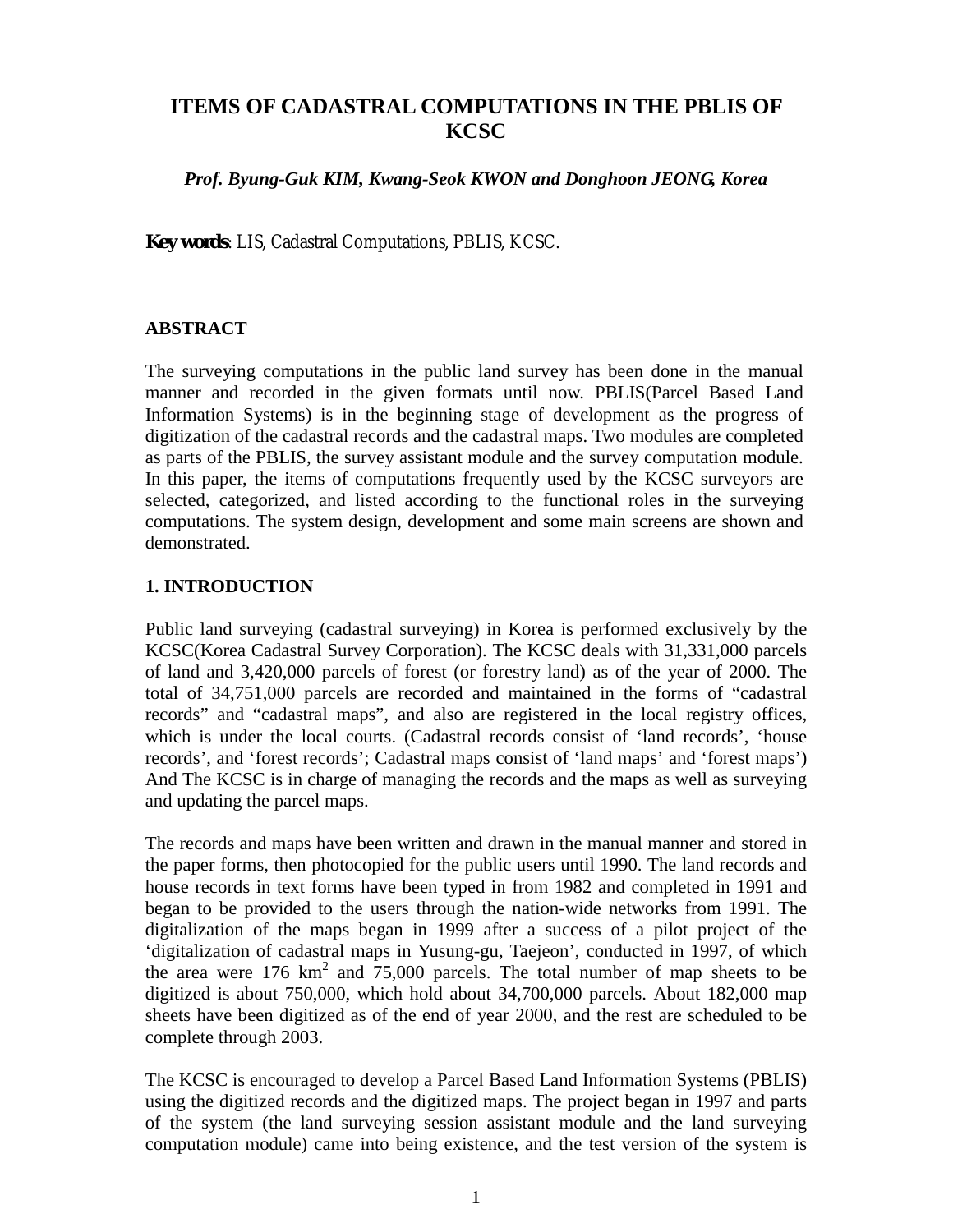out to the users for debugging purpose. (Figure 2)

In this paper, the items necessary for land surveying measurements and computations are collected and implemented for the perspective PBLIS. The screens for the data input, computations, and display are also developed.



Figure 1. The Process of Cadastral Survey

## **2. ITEM DEVELOPMENTS**

Computation items were developed after interviewing the surveyors in the KCSC. Almost all the computation items they use in preparation, in field work, in office work, and in recording and map making are believed to be identified including the frequently used items, time consuming ones and complex ones. The job procedure for the surveyors is shown in Figure 1. In the job procedure, "field surveying and recording" is the one this paper is focused on. The field surveying can be classified in two categories, control point surveying and detail surveying, and each of which has 3 and 6 subcategories respectively, as in Table 1.

For the surveys listed in the Table 1, the computational functions selected to accomplish the purpose of the surveys are shown in Table 2. A computation function can be used in SM(Cadastral Triangulation), BO(Cadastral Complementary Triangulation), DO(Supplementary Control Surveying), and/or SE(Detail Surveying). In the case of complementary triangulation, it uses most of functions for the triangulation and the supplementary control surveying, but the computational accuracy differs a little.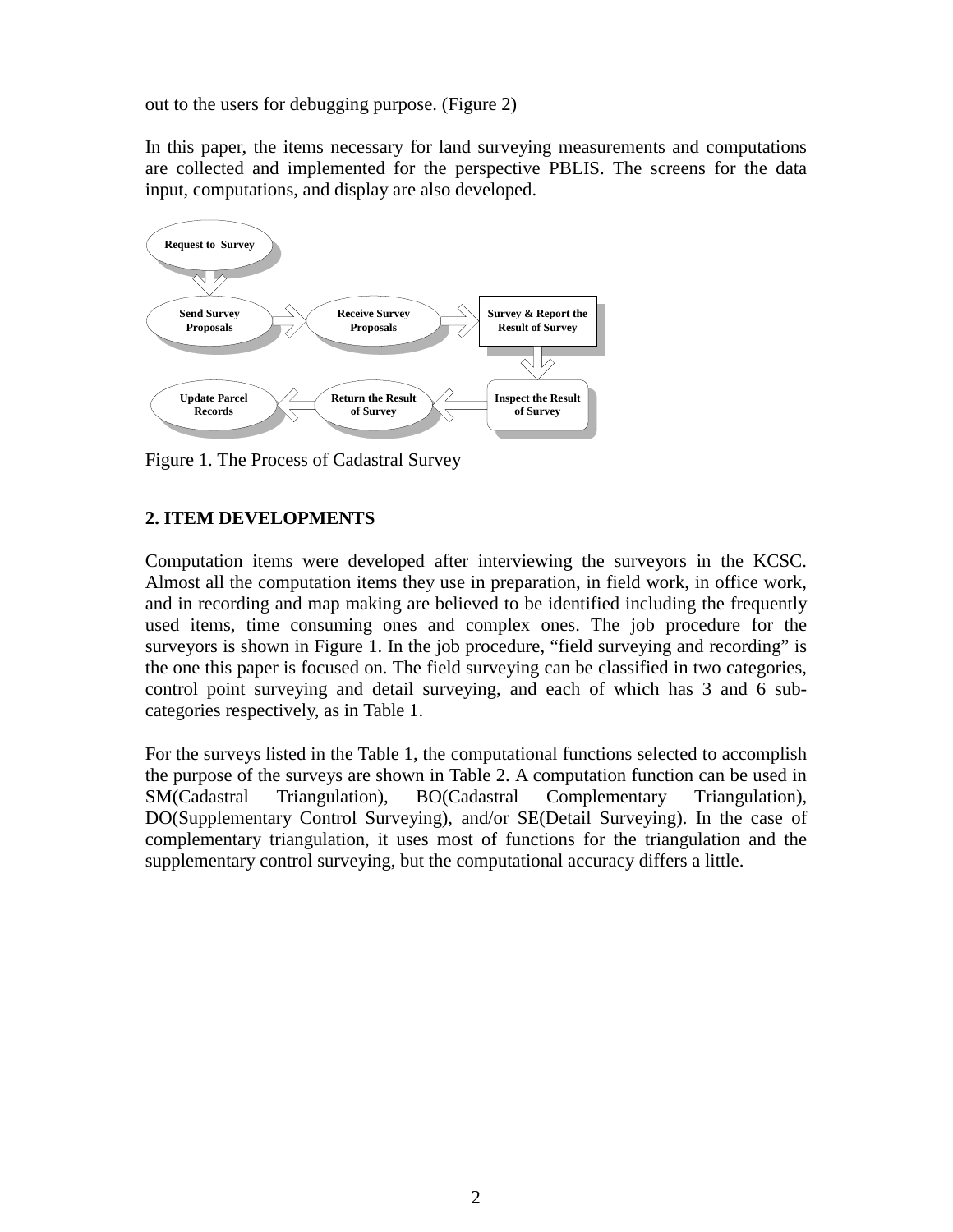| <b>Categories</b>             | Sub-function                                | <b>Contents</b>                                                                                                                                                                                                                                                      |
|-------------------------------|---------------------------------------------|----------------------------------------------------------------------------------------------------------------------------------------------------------------------------------------------------------------------------------------------------------------------|
| Control<br>point<br>surveying | Cadastral<br>triangulation                  | The $1st$ order control survey using control points for topographic surveying<br>and/or control points for cadastral surveying; Distance between points:<br>$2\nu$ -5km; Angles of triangles: $30^\circ \sim 120^\circ$                                              |
|                               | Cadastral<br>complementary<br>triangulation | The control survey using points acquired from the $1st$ order control survey<br>to have dense or proper number of known map-base points in the map<br>sheets. The control survey to improve the accuracy of the supplementary<br>control surveying                   |
|                               | Supplementary                               | The survey between the control points, $2nd$ control points and<br>control surveying supplementary control points, with will be the base of the detail surveying                                                                                                     |
| Detail<br>surveying           | New registration                            | Survey for the newly to-be registered parcels. This is for the land that has<br>not been registered neither on the cadastral maps nor on the forest maps.                                                                                                            |
|                               | Registration<br>conversion<br>surveying     | Survey for the registered land, which is on the smaller scale maps and is to<br>be registered on the larger scale maps as the land's usage change. The usual<br>case is that a forested land is changed to a land. (from a forest map to a land<br>map)              |
|                               | division<br>Parcel<br>surveying             | Survey to divide a parcel into 2 or more parcels and to acquire new<br>boundary lines or new coordinates or new areas for the divided lands. The<br>parcels divided will have new parcel addresses.                                                                  |
|                               | Boundary<br>relocation<br>surveying         | Survey to stack out in the field to conform parcels according to the cadastral<br>maps.                                                                                                                                                                              |
|                               | Reconnaissance<br>surveying                 | Survey to delineate topographical/planimetric features and/or man-made<br>structures on the cadastral maps                                                                                                                                                           |
|                               | Confirmation<br>surveying                   | Survey to assign new addresses, land purpose, area and boundary for the<br>land which have been reshuffled by the new land planning projects, new<br>land partitioning projects, farm land reclaiming projects and/or other land<br>development projects by the laws |

Table 1. Surveying categories and the contents

# Table 2. Computational functions

| Categories                                           | <b>Contents</b>                                                                                                                    | М |   | SE |
|------------------------------------------------------|------------------------------------------------------------------------------------------------------------------------------------|---|---|----|
| Computation of azimuth and distance for known points |                                                                                                                                    |   | 0 |    |
| Angle<br>/Distant<br>Measure-<br>ments               | Measurement and computation for horizontal angle                                                                                   |   |   |    |
|                                                      | Vertical angle measurement                                                                                                         | ∩ | 0 |    |
|                                                      | Distance measurement (EDM Measurements)                                                                                            |   | n |    |
|                                                      | Computation of horizontal distance                                                                                                 | า | 0 |    |
|                                                      | Interior angle calculation of triangle (Coordinates/Distant)                                                                       | П |   |    |
|                                                      | Reduction to center of horizontal angle survey station/points                                                                      |   | n |    |
| Surveying<br>Result                                  | Approximate network Insertion<br>polygon,<br>network,<br>Central<br>point<br>adjustment<br>Quadrangular network, Trilateral chains | n |   |    |
| <b>Computations</b> Precise                          | $\overline{\text{network}}_3$ .<br>knowns 1 unknown; 4 knowns 1 unknowns<br>adjustment                                             |   | 0 |    |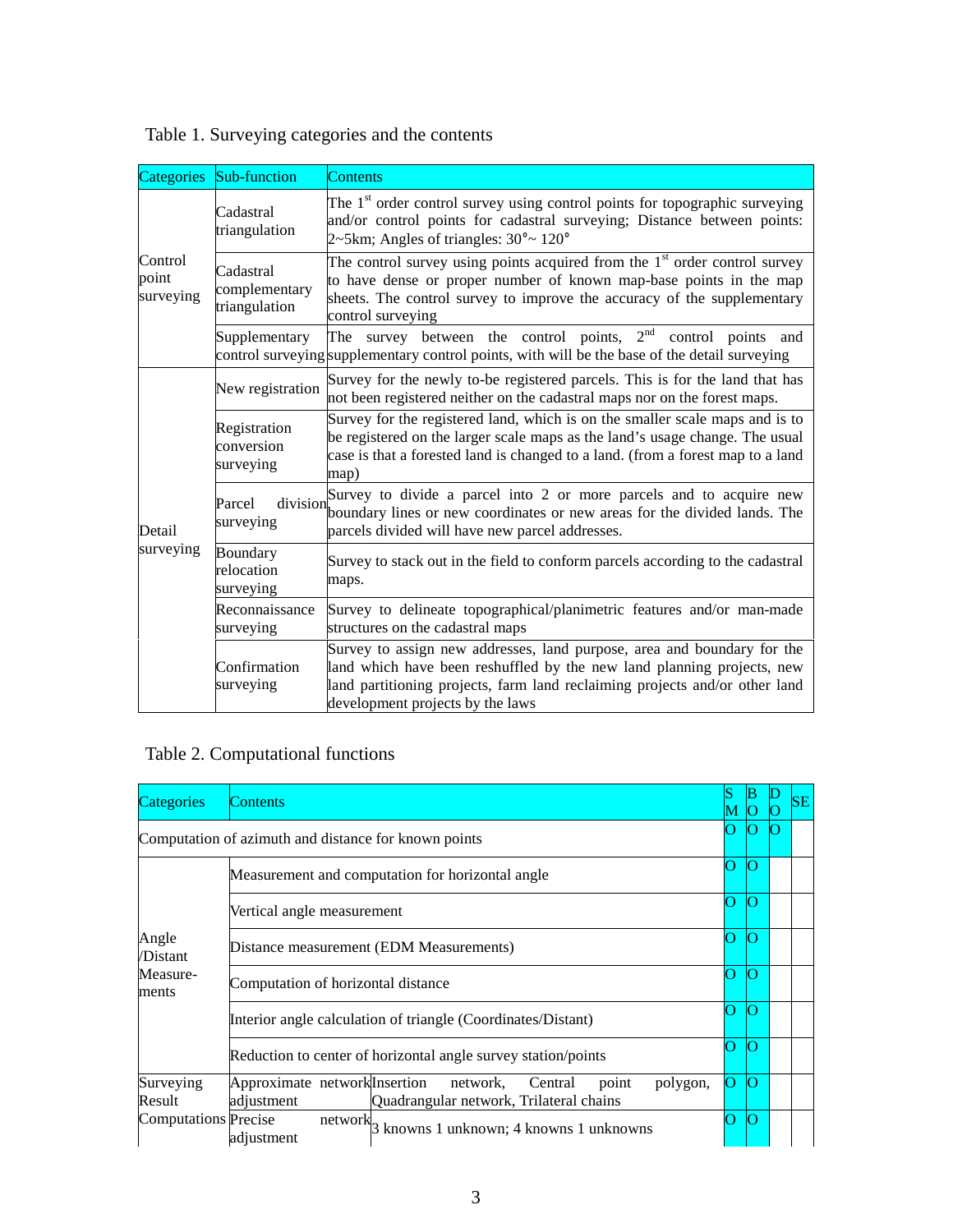|                                                                            | <b>Elevation calculation</b>                                                                                                    |                                                                                                                               |   |  |  |   |
|----------------------------------------------------------------------------|---------------------------------------------------------------------------------------------------------------------------------|-------------------------------------------------------------------------------------------------------------------------------|---|--|--|---|
|                                                                            | Computation unknown points using network                                                                                        | О                                                                                                                             | 0 |  |  |   |
|                                                                            | Traverse bearing and distance measurements                                                                                      | О                                                                                                                             | O |  |  |   |
|                                                                            | <b>Azimuth calculation</b>                                                                                                      |                                                                                                                               |   |  |  |   |
|                                                                            | Resection<br>2 point resection, 3 point resection                                                                               |                                                                                                                               |   |  |  |   |
|                                                                            | Intersection points networks (X, Y, H, A, Complex type)<br>BL↔XY Coord. transformation, Conversion to datum point coord. system |                                                                                                                               |   |  |  |   |
|                                                                            |                                                                                                                                 |                                                                                                                               |   |  |  |   |
| Boundary point measurements and Coord. Computations; field note generation |                                                                                                                                 |                                                                                                                               |   |  |  | О |
|                                                                            | Conditional                                                                                                                     | Fixed Angle; 2 parallel side fixed; 1 upper side fixed;<br>1 lower side fixed                                                 |   |  |  | О |
|                                                                            | partitioning                                                                                                                    | Triangle apex fixed; Triangle side fixed; Arbitrary<br>partitioning                                                           |   |  |  | О |
|                                                                            | Intersection<br>point<br>computations                                                                                           | 4 points; 3points/1 azimuth; 2 points/2 azimuth                                                                               |   |  |  | О |
|                                                                            |                                                                                                                                 | 2 points/2angles; 2 points/2 distances                                                                                        |   |  |  | О |
|                                                                            |                                                                                                                                 | Perpendicular with a distant; Perpendicular to a point                                                                        |   |  |  | О |
|                                                                            |                                                                                                                                 | Intersection of base line and perpendicular sight line;<br>Perpendicular intersection of base line and fixed<br>distance line |   |  |  | О |
|                                                                            | Extended<br>computations                                                                                                        | $\frac{\text{point}}{\text{2 points}}$ ; 1 points/1 azimuth                                                                   |   |  |  | O |
| Boundary<br>Point                                                          | Triangle inner<br>computations                                                                                                  | $angle$ <sub>2</sub> points/2sides; 3 sides                                                                                   |   |  |  | О |
| Computations                                                               | Parallel movement                                                                                                               | Parallel move; 2 line move; Point fixed move                                                                                  |   |  |  | О |
|                                                                            |                                                                                                                                 | Inverse computations Polar to/from rectangular                                                                                |   |  |  | О |
|                                                                            |                                                                                                                                 | Street center points; Curve center points                                                                                     |   |  |  | О |
|                                                                            | Computations                                                                                                                    | ofSimple curve; Circular curve                                                                                                |   |  |  | O |
|                                                                            | block corner points                                                                                                             | Circle and line intersection; 2 circles intersection                                                                          |   |  |  | O |
|                                                                            |                                                                                                                                 | Rectangular shapes, Polygon shapes                                                                                            |   |  |  | О |
|                                                                            | Coords/Area                                                                                                                     | Area with points; Distance btw 2points                                                                                        |   |  |  | O |
|                                                                            | computations                                                                                                                    | Area Comparison – btw parcel sum and the whole<br>boundary of a block                                                         |   |  |  | О |

## **3. SYSTEM DESIGN**

Based upon the requirements of the field surveyors, the system has been designed as in the Figure 2. The computational module is combined with the surveying assistant module, and the two modules use the same database. While the survey assistant module and the graphical part of the computational module adopted a tool named 'Gothic' by Laser Co, Inc., which is an Object Oriented DBMS and will be the engine of the final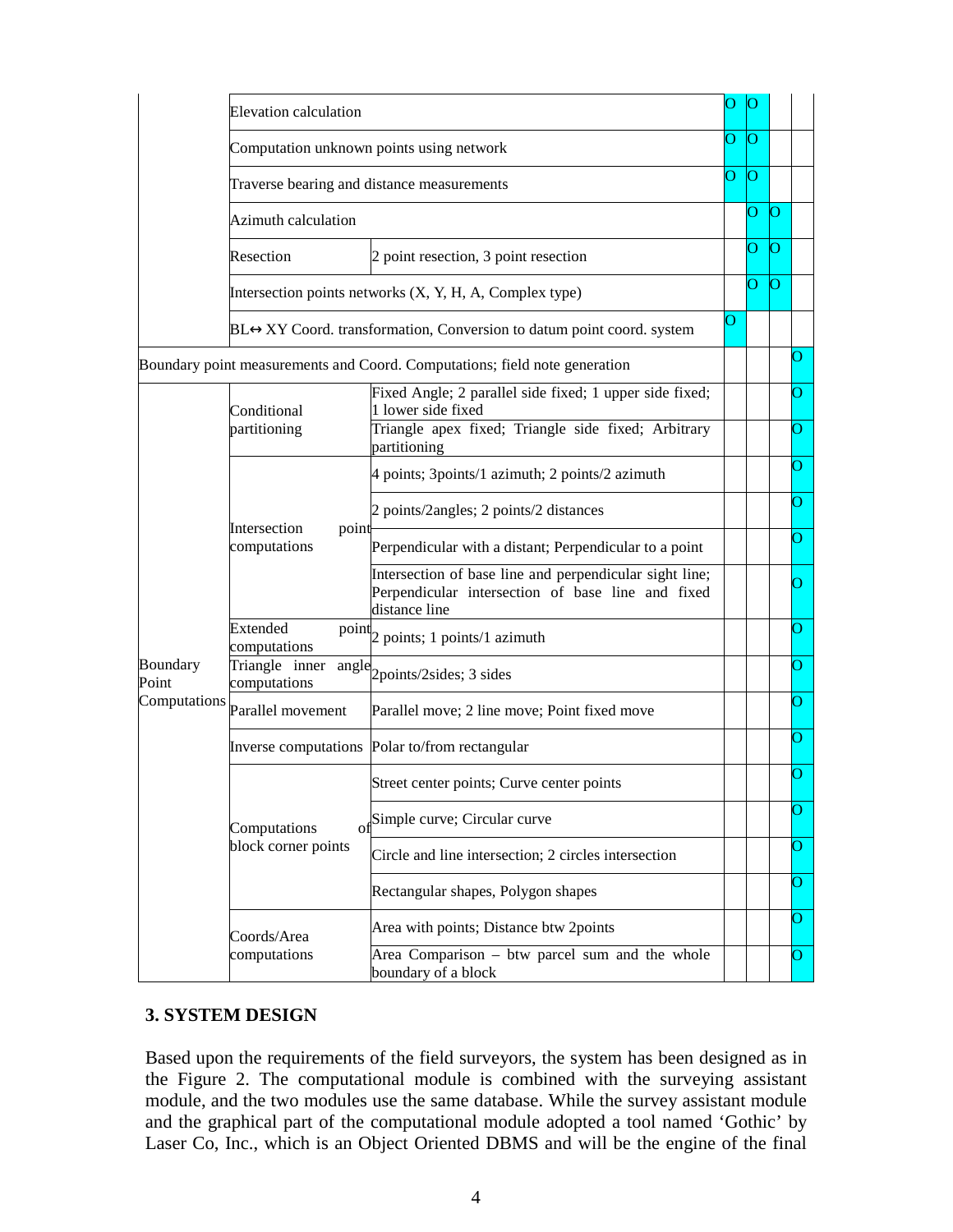PBLIS, the attribute part of the survey computation module used the 'Oracle' relational DBMS. All the queries can be placed in the standard SQL.





The survey computation module consists of 4 sub-modules: Triangulation Module, complementary control point surveying module, supplementary control point surveying module, and detail surveying module. Each module has routines to print out the computation results in the forms designated by the KCSC. In Figures 3, 4, and 5, the flow of computational menus implemented in the system can be seen, and also the name of output formats for every calculation. The lines in the figure imply the flow of the data, that is, the previous steps have to be completed and the resulting data are necessary to perform the job in the current step. The final products (output formats) are shown in the right most boxes.



Figure 3. Triagulation Module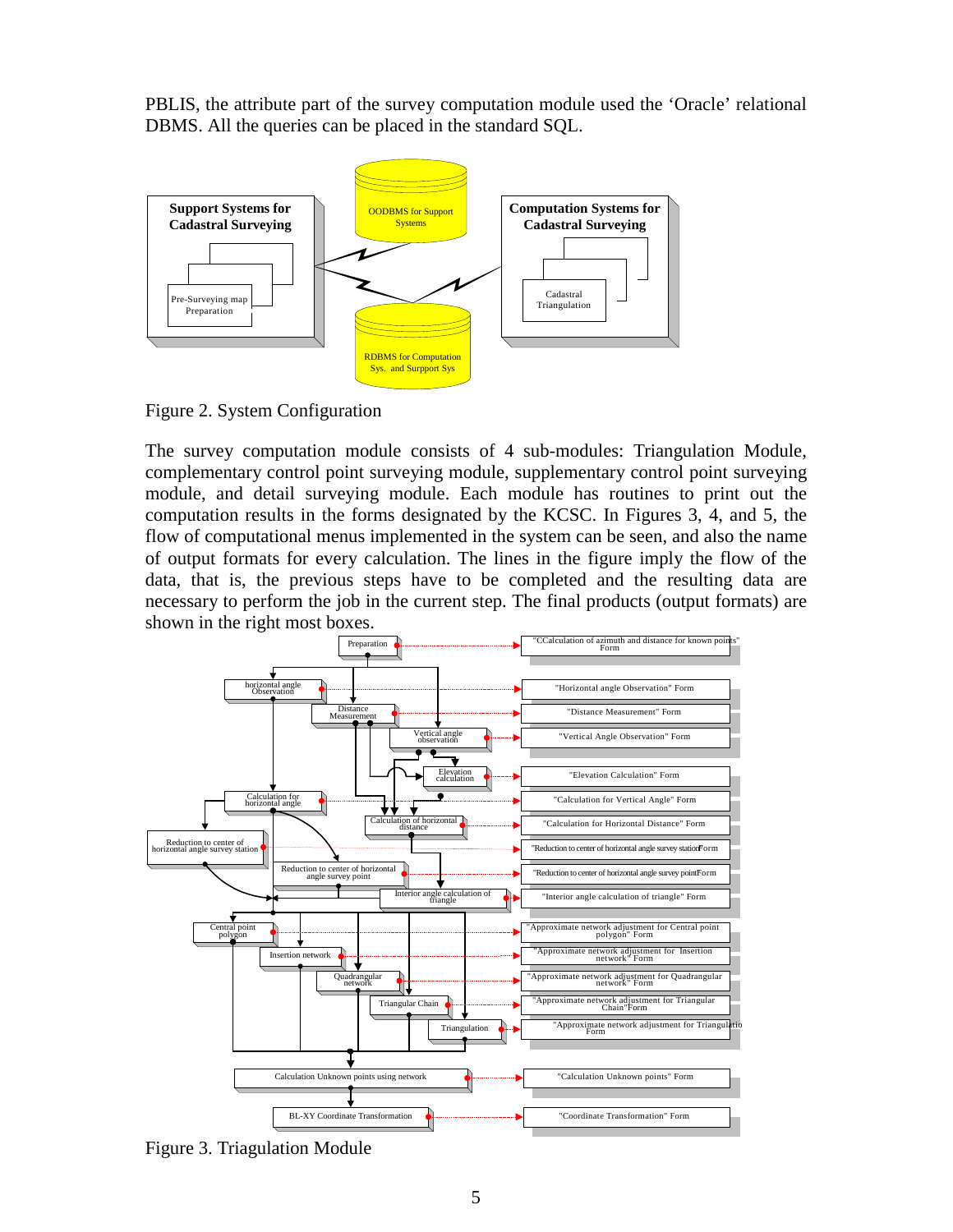

Figure 4. Supplementary Control Point Surveying Module



Figure 5. Detail Surveying Module

## **4. SYSTEM DEVELOPMENT**

The survey computation program has to be operated with the main execution file, output format file, and reference drawing control file. The execution file works with the Win32S environment, and output format file uses the 'Enhanced Metafile' format. The reference drawing control file is produced in 'ActiveX Control' and uses the OpenGL library provided with the operating systems. The requirements for the operation of the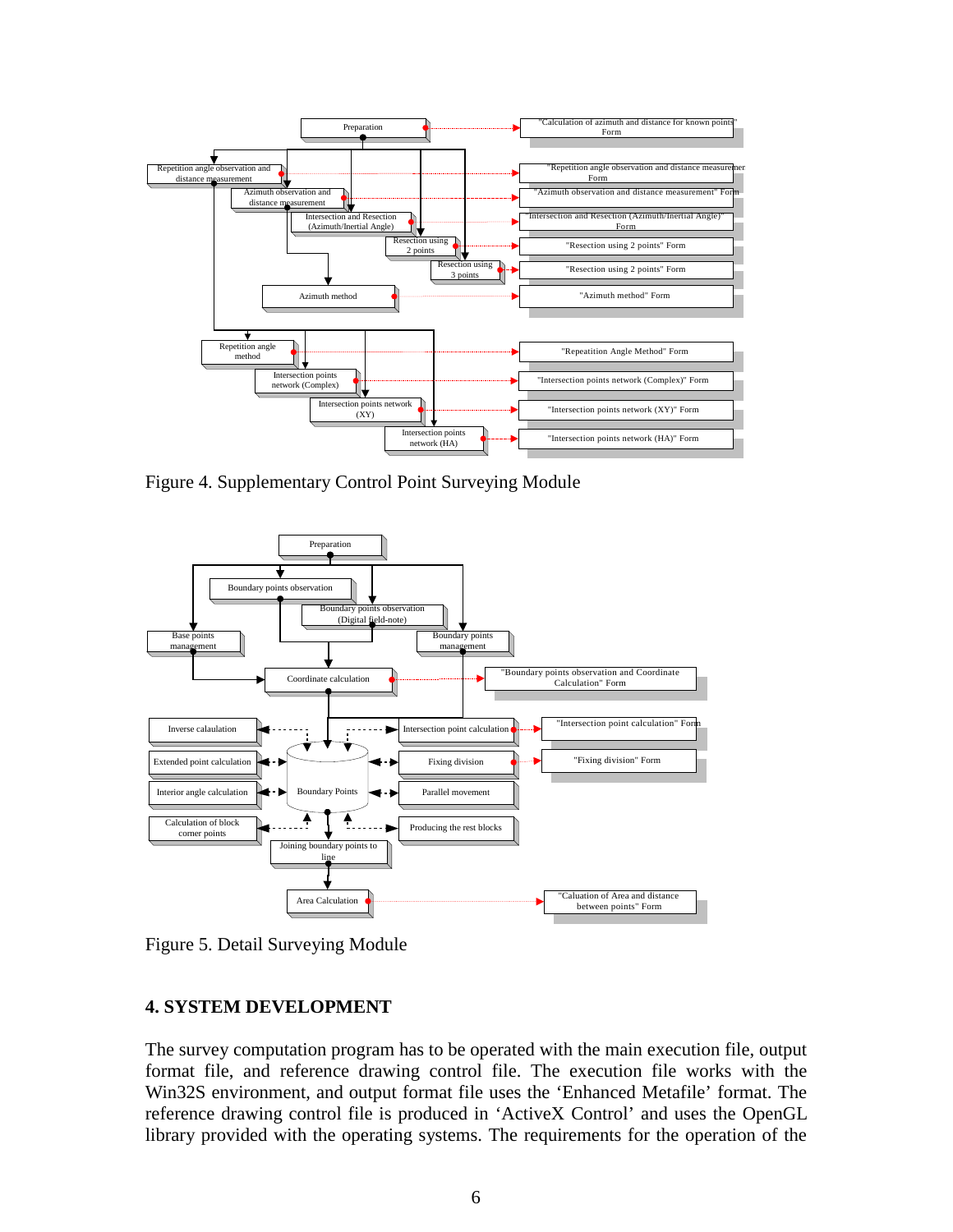system are as follows;

OS: Windows 95/98, Windows NT 4.0, Windows 2000 Main Memory : 32MB(minimum), 128MB(preferred) Hard Disk: 30MB or more

Data can be handled in both the project files and the DB. That is, the system can be operated in stand-alone mode (without DBMS) because the data are collected in field condition and some computations have to be done in field to check the data.

- Project Files
	- Data from the triangulation, complementary control point surveying, supplementary control point surveying and detail surveying are stored.
	- This is in the binary format. The different project name should be assigned for the different jobs.
	- To share the data, the job has to be connected and registered to the DB through the network.
- Survey DB
	- DB Connection: to update the data in the DB, the survey computation program has to be connected to the Survey DB through the network.
	- ODBC(Open DataBase Connectivity) are used.
	- Job Selection: Project manager of the program is to be provoked after running the program, and then the project name has to be selected.

## **5. PROGRAM DESCRIPTIONS**

Some screens are shown here. In the  $2<sup>nd</sup>$  tool bar in Figure 6, there are 5 buttons, saying, assistant, triangulation, complementary, supplementary and the detail. By pressing a button, for example, 'triangulation' button in the figure, the screen shows the subroutines for any computations as a menu tree.



Figure 6. Main View

Some sub-menu screens under the 'triangulation' button are shown in Figure 7. (a) shows the selection of known points from the DB and inputting windows for unknown points. (b) shows some data collected by the horizontal angle measurements. (c) shows the network adjustment setting, and (d) shows the results of the adjustment.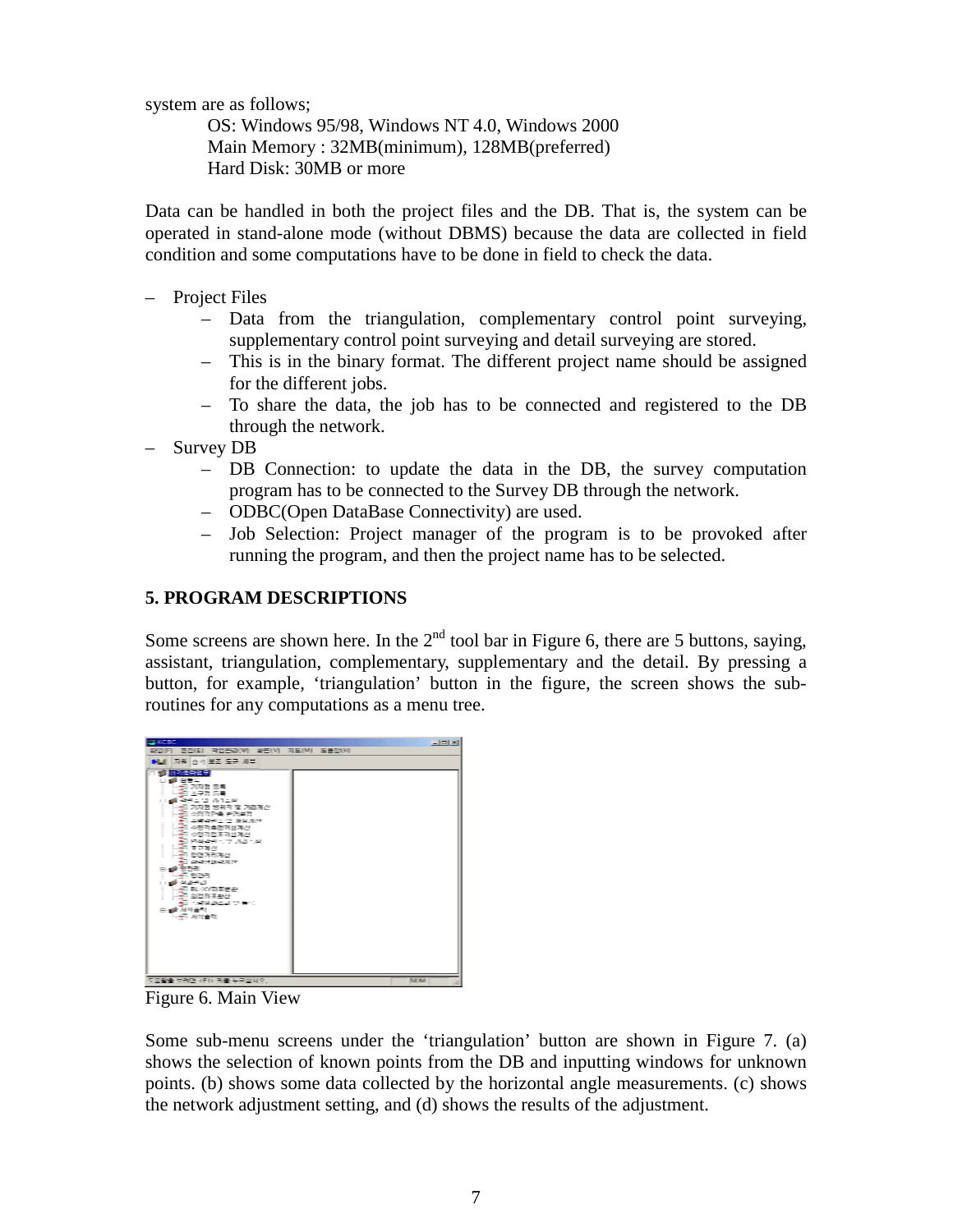

Figure 7. Dialog boxes for Triangulations

Figure 8 is the screens of sub-modules under the 'supplementary**'** button



Figure 8. Dialog boxes for Supplementary Control Point Surveying

'Detail' button has screens as in Figure 9.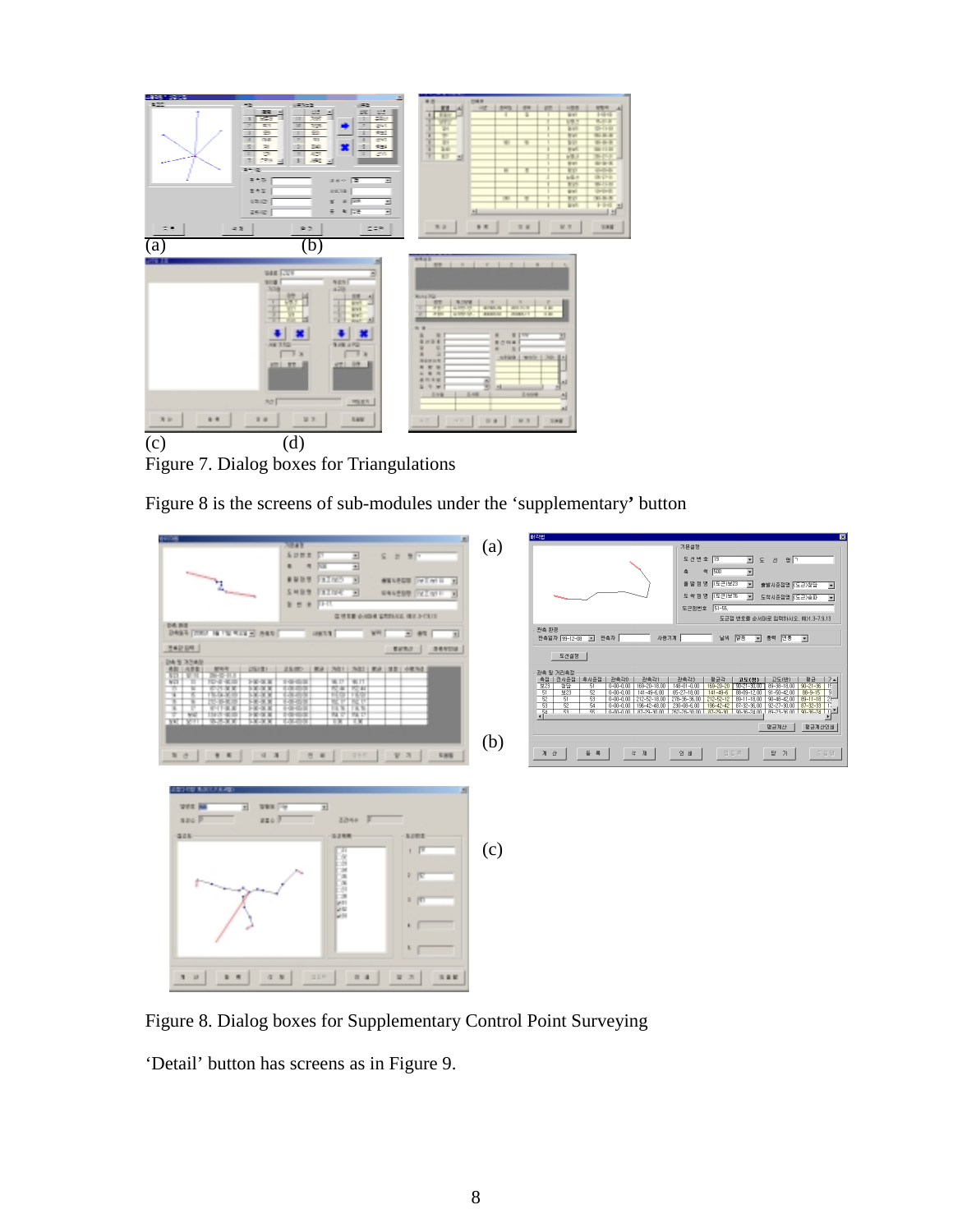











 $(e)$  (f)







Figure 9. Dialog boxes for Detail Surveying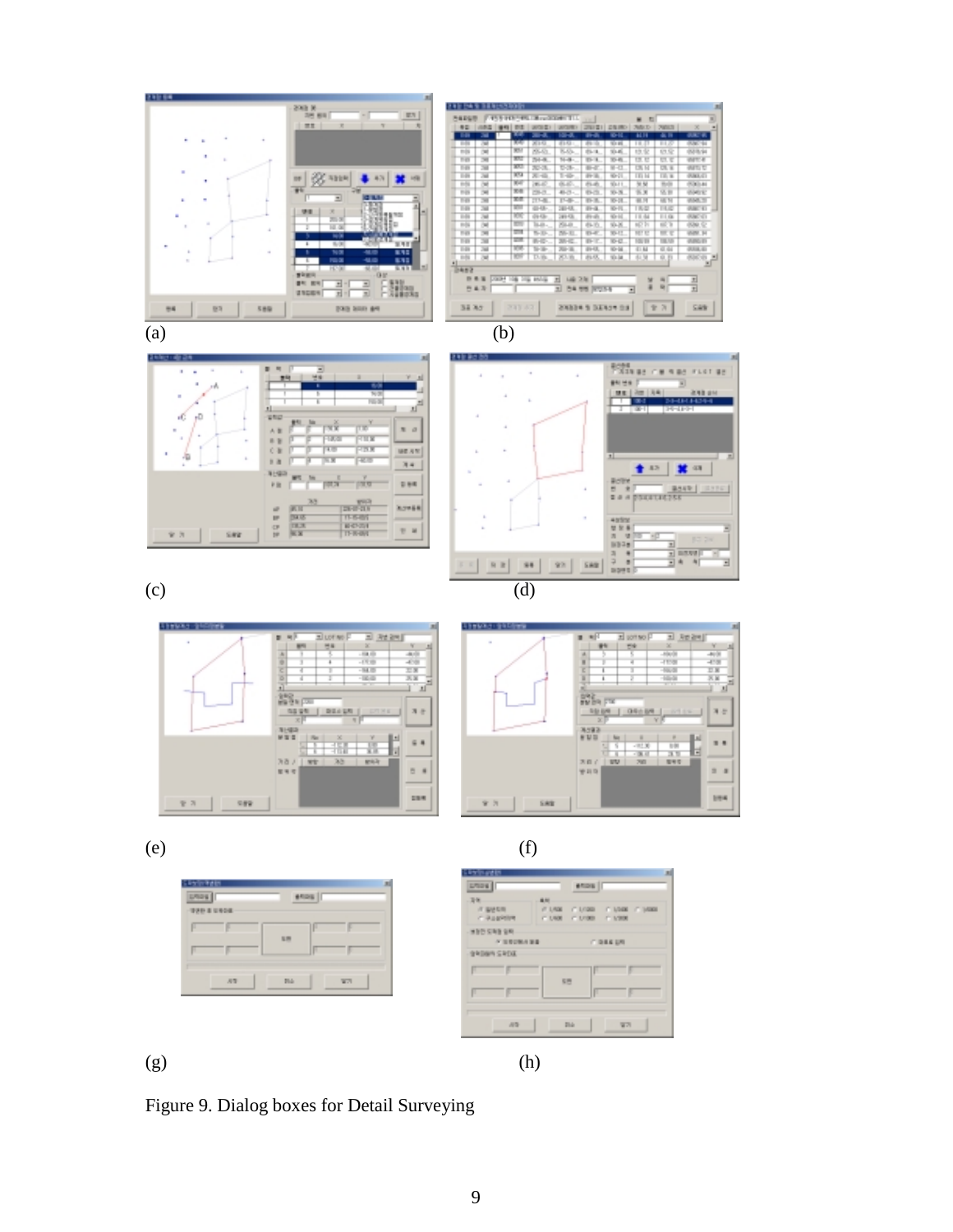## **6. CONCLUSIONS**

Items of cadastral survey computations, as parts of the PBLIS, are developed and modules are implemented for inputting data, computation and adjustment, and outputting in certain formats. The process adopted in the development is resembling the process currently being used by the KCSC surveyors in the manual manner. It is found to be necessary to revise the way of data collection, input and output formats (by revising the provisions of laws) because there are many cases that the old method are no longer valid in the new era of computers and DB environment. The cases are: logarithm calculations for the trigonometric al functions, repeated steps and writings of the calculations, rounding offs after every calculations and significant figures problem, and the provisions of sketch maps. Also, GPS data collection and process must be considered and included in the modules.

## **7. REFERENCES**

Paul R. Wolf, Charles D. Ghilani, 1997, ADJUSTMENT COMPUTATIONS : Statistics and Least squares in Surveying and GIS, New York : John wiley & Sons, Inc.

Richard L. Burden, J. Douglas Faires, Numerical Analysis, 1997, Pacific Grove : Brooks/Cole Publishing Company.

Stephen C. Guptill And Joel L. Morrison, 1995, Elements of Spatial Data Quality, Oxford : Pergamon.

National Computerization Agency, 1993, A Building Plan of Korea Comprehensive Land Information Systems, Seoul.

National Computerization Agency, 1994, A Building Work of Korea Comprehensive Land Information Systems, Seoul.

## **CONTACT**

Assoc. Prof. Byungguk Kim, Ph.D. PE Dept. of Geoinformatic Engineering INHA University Yonhyun-dong, Nam-gu Incheon 402-751 KOREA Tel. + 82 32 860 7603 E-mail: Byungkim@inha.ac.kr

Kwang-Seok Kwon Department of Geoinformatic Engineering INHA University Yonhyun-dong, Nam-gu Incheon 402 751 KOREA Tel. + 82 32 865 5110  $Fax + 82 863 1506$ E-mail: kskwon002@hanmail.net